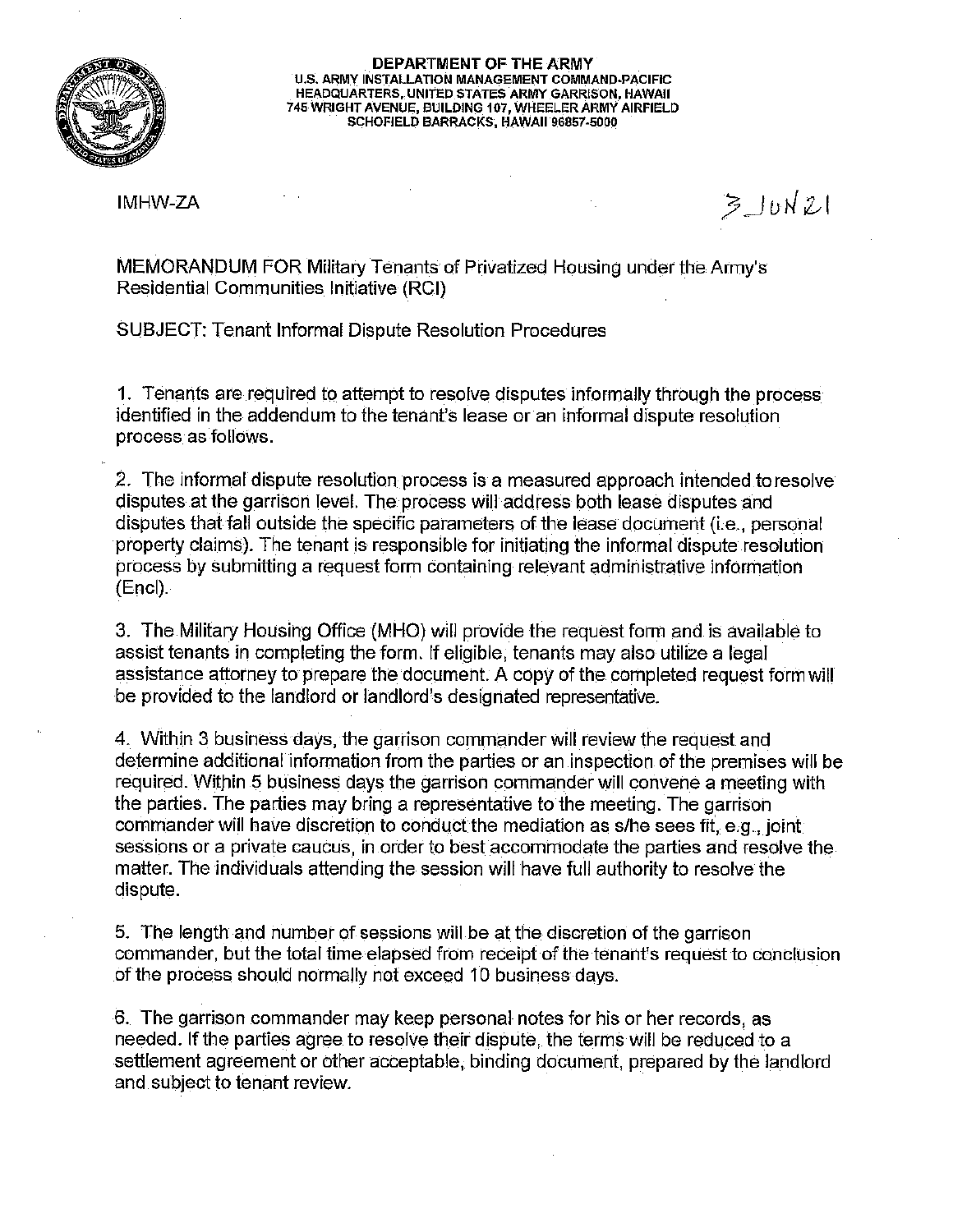7. If agreement is not reached, the garrison commander will conclude the informal dispute resolution phase and advise the tenant that they may file a request for formal dispute resolution, as described in Schedule 3 to the universal lease. The garrison commander will provide tenants written instructions that the formal dispute resolution process is limited to "eligible housing disputes" as that term is defined in the Schedule 3 of the universal lease and that the formal dispute resolution Decision Authority may only award certain remedies as described in Schedule 3 of the universal lease.

8. The formal dispute resolution phase is reserved solely for the military member, their spouse or other eligible individual who qualifies as a "tenant" as defined in Section 2871 of Title 10 of the United States Code. The formal dispute resolution is designed to obtain prompt and fair resolution of housing disputes concerning rights and responsibilities in the lease. Requests for formal dispute resolution will follow the Department of Defense (DoD) guidance and use the forms in Schedule 3 of the DoD universal lease and dispute resolution process.

9. Nothing in the informal dispute resolution process shall prohibit a tenant or owner from pursuing an eligible housing dispute, as defined in Schedule 3 of the universal lease, in any adjudicative body with jurisdiction over the housing unit or claim in accordance with applicable state and/or federal law.

10. The point of contact for this action is Clyde Sage, clyde.e.sage.civ@mail.mil, 808-655-7396, DSN: 315-655-7396.

ĐÁNIEL MISIG

COL, LG **Commanding** 

Encl as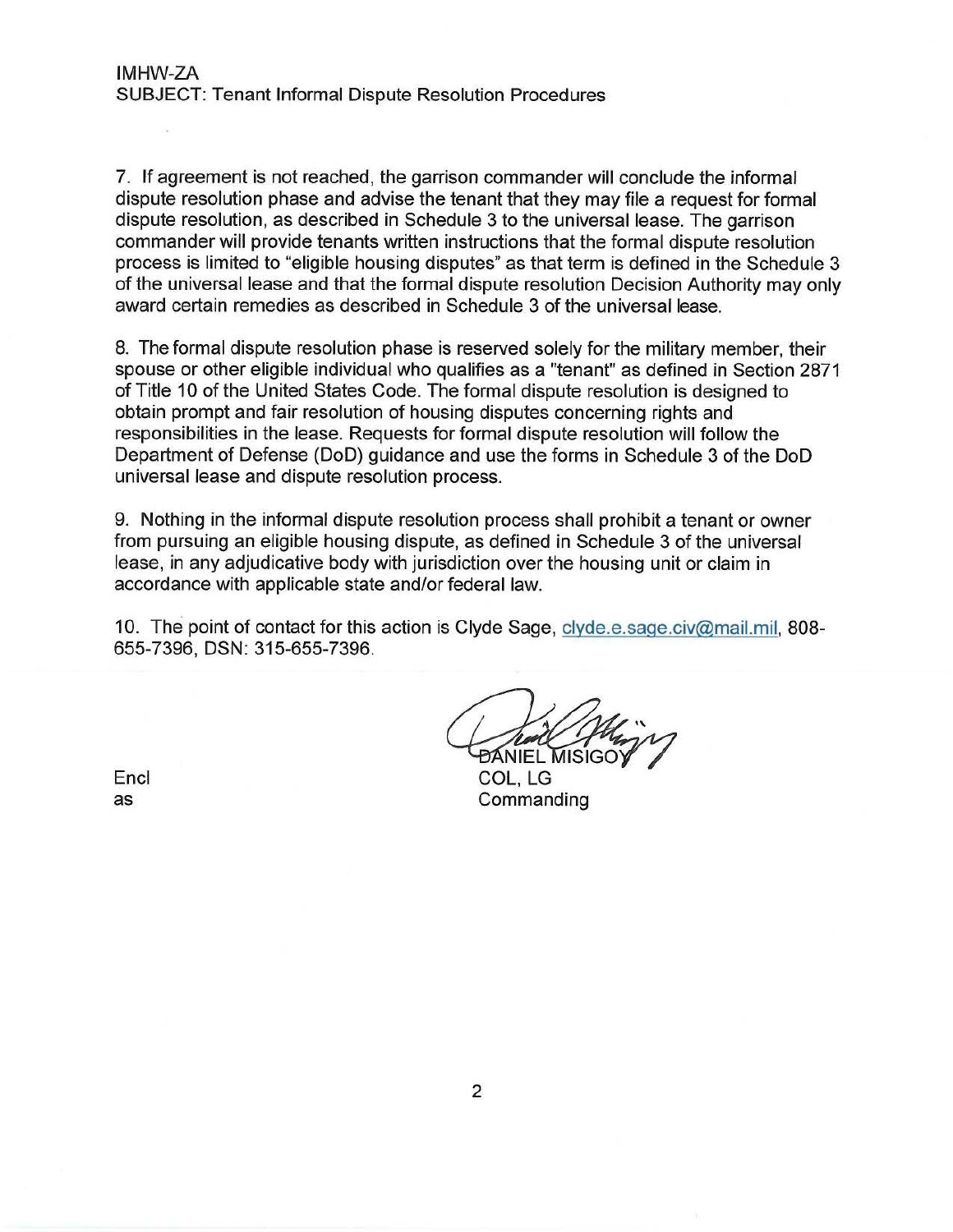## **ENCLOSURE – Informal Dispute Resolution Process**

| 1. Tenant's Name:                                                                               |                        |                                                                                                                |
|-------------------------------------------------------------------------------------------------|------------------------|----------------------------------------------------------------------------------------------------------------|
| Grade                                                                                           | Last Name              | <b>First Name</b>                                                                                              |
| 2. Residential Address:                                                                         |                        |                                                                                                                |
| (Include house/apt number, street name, city, state, zip code)                                  |                        |                                                                                                                |
| 3. Tenant Contact Information:                                                                  |                        |                                                                                                                |
| a. Home telephone number: (                                                                     |                        |                                                                                                                |
|                                                                                                 | Area Code<br>Area Code |                                                                                                                |
| c. Email address:                                                                               |                        | <u> 1989 - John Stein, Amerikaansk politiker (</u> † 1920)                                                     |
| a. Residential address listed on line 2, above.<br>b. Email address indicated on line 3, above. |                        | 4. Preferred method of receiving correspondence relating to the matter:                                        |
|                                                                                                 |                        |                                                                                                                |
|                                                                                                 |                        | a. Contact Name (Last, First): \\contact \\contact Name (Last, First): \\contact \\contact \\contact \\contact |
|                                                                                                 |                        | b. Telephone Number: $\frac{1}{Area Code}$                                                                     |
|                                                                                                 |                        |                                                                                                                |
|                                                                                                 |                        | 8. Statement describing the dispute and prior efforts to resolve the dispute:                                  |
|                                                                                                 |                        |                                                                                                                |
|                                                                                                 |                        |                                                                                                                |
|                                                                                                 |                        |                                                                                                                |
|                                                                                                 |                        |                                                                                                                |
|                                                                                                 |                        |                                                                                                                |
|                                                                                                 |                        |                                                                                                                |

Continue on next page